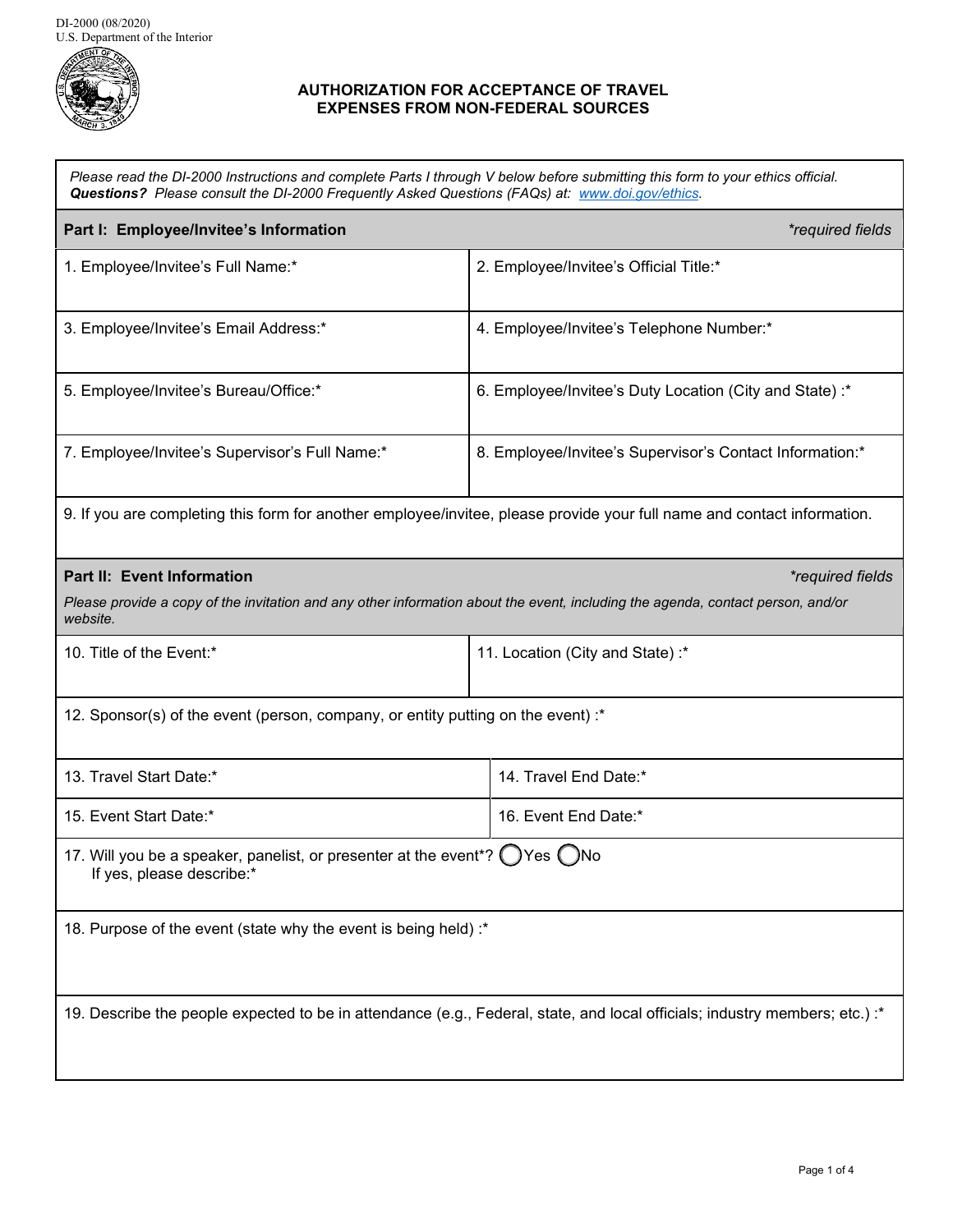20. Describe how the event is related to your official duties:\*

## **Part III: Donor Information** *\*required fields*

21. Donor(s) of travel expenses:\*

*Type of travel expenses offered. Check all that apply. Detailed information to be provided in Part IV.*

| <b>Expenses Offered</b> | <b>Donor(s) Providing Travel Expenses</b> |
|-------------------------|-------------------------------------------|
| <b>Registration Fee</b> |                                           |
| Transportation          |                                           |
| Lodging                 |                                           |
| Meals                   |                                           |
| Other (please describe) |                                           |

22. If known, please indicate whether these travel expenses are offered to other attendees at the event:

23. If you are aware of any matters that the donor(s) has/have before your Bureau/Office and/or the Department, please describe:

24. Describe any special circumstances that may cause concern with acceptance of travel expenses from the donor(s):

## **Part IV: Travel Expenses Information** *\*required fields*

## *25. Reporting*

*The Department must submit to the U.S. Office of Government Ethics (OGE) a public semiannual report of all travel expenses accepted from non-Federal sources.*

- *Please provide the exact amounts of travel expenses offered by the donor(s) in the chart on the next page.*
- *Please note that you must NEVER personally accept payment, such as a check or cash, from the donor(s).*
- *If exact amounts are not available, please provide a good faith estimate; however, if estimates are given, provide the ethics official with updated information within 15 days of returning from travel.*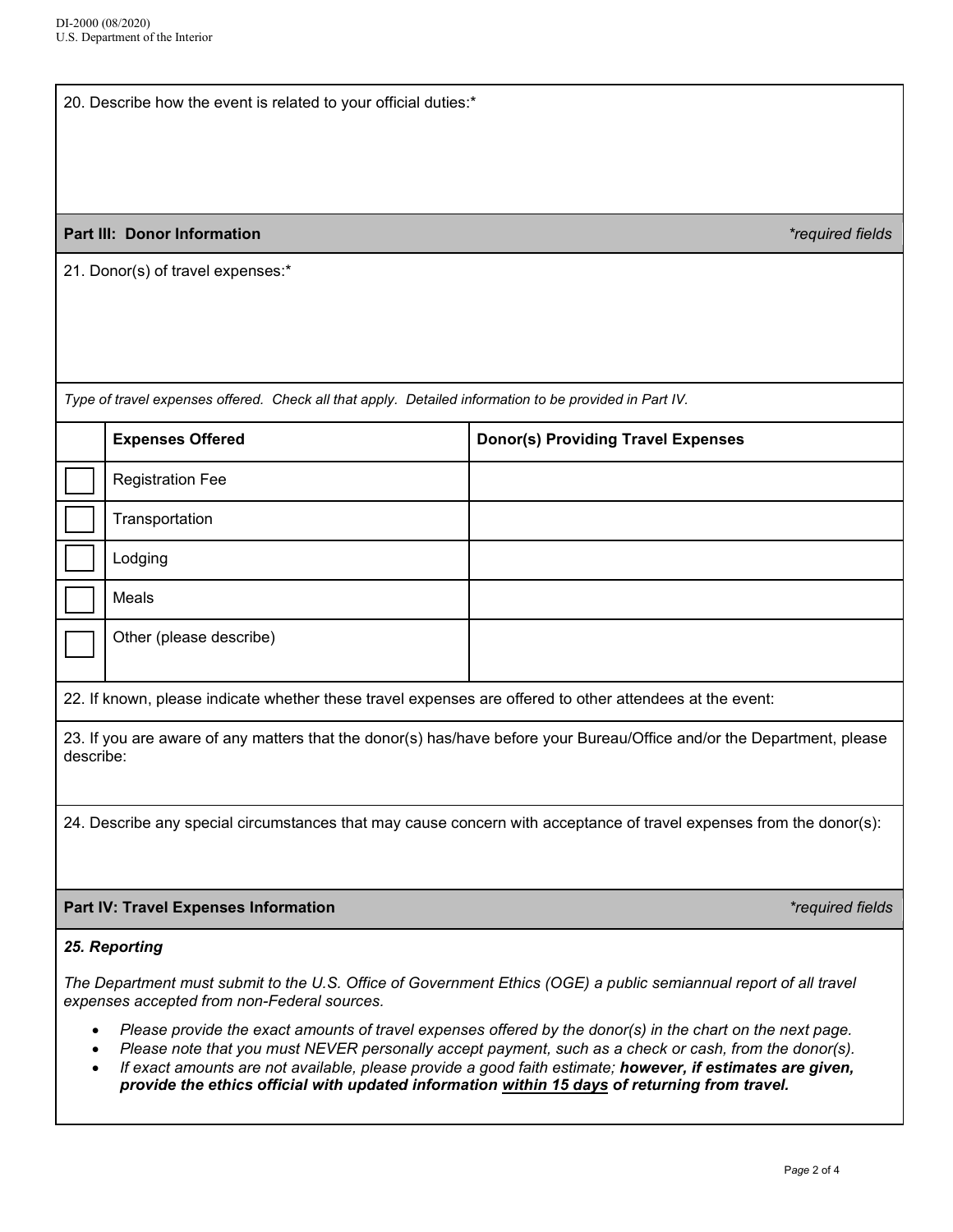| Registration Fee*                                                                                                                                                                                                                                                                                                                                                                              | Total value: \$<br>Partial fee<br>Entire fee                                         | In-Kind<br><b>OR</b><br>Payment to the Department   | Donor:     |                         |  |
|------------------------------------------------------------------------------------------------------------------------------------------------------------------------------------------------------------------------------------------------------------------------------------------------------------------------------------------------------------------------------------------------|--------------------------------------------------------------------------------------|-----------------------------------------------------|------------|-------------------------|--|
| Transportation*                                                                                                                                                                                                                                                                                                                                                                                | Total value: \$<br>Air transportation:<br>Ground transportation:<br>Other:           | In-Kind<br><b>OR</b><br>Payment to the Department   | Donor:     |                         |  |
| Lodging*                                                                                                                                                                                                                                                                                                                                                                                       | Total value: \$<br>Number of nights:                                                 | In-Kind<br><b>OR</b><br>)Payment to the Department  | Donor:     |                         |  |
| Meals*                                                                                                                                                                                                                                                                                                                                                                                         | Total value: \$<br>Number of breakfasts:<br>Number of lunches:<br>Number of dinners: | In-Kind<br><b>OR</b><br>Payment to the Department   | Donor:     |                         |  |
| Other (please describe)*                                                                                                                                                                                                                                                                                                                                                                       | Total value: \$                                                                      | In-Kind<br><b>OR</b><br>) Payment to the Department | Donor:     |                         |  |
|                                                                                                                                                                                                                                                                                                                                                                                                | 26. Other information (i.e., invitation extended to spouse):                         |                                                     |            |                         |  |
| Part V: Employee/Invitee's Signature                                                                                                                                                                                                                                                                                                                                                           |                                                                                      |                                                     |            | <i>*required fields</i> |  |
| 27. Employee/Invitee's Certification                                                                                                                                                                                                                                                                                                                                                           |                                                                                      |                                                     |            |                         |  |
| By signing below, I affirm that the information above is true, complete, and correct to the best of my knowledge. I<br>confirm that I did not solicit the offer(s) of travel expenses. I understand that I must provide an ethics official with exact<br>amounts of travel expenses accepted, if different than those reported above, within 15 days of my return from any<br>approved travel. |                                                                                      |                                                     |            |                         |  |
| 28. Signature:*                                                                                                                                                                                                                                                                                                                                                                                |                                                                                      |                                                     | 29. Date:* |                         |  |
| <b>Part VI: For the Ethics Official</b><br>*required fields                                                                                                                                                                                                                                                                                                                                    |                                                                                      |                                                     |            |                         |  |
| <b>30. Ethics Official Review</b>                                                                                                                                                                                                                                                                                                                                                              |                                                                                      |                                                     |            |                         |  |
| I have reviewed the information about the event and provided written ethics guidance to the employee/invitee on the date<br>specified below. If there are questions about the ethics guidance, I may be contacted at the telephone number or email<br>address below.                                                                                                                           |                                                                                      |                                                     |            |                         |  |
| 31. Full Name:*<br>32. Title:*                                                                                                                                                                                                                                                                                                                                                                 |                                                                                      |                                                     |            |                         |  |

| .                                                       | ---------           |            |
|---------------------------------------------------------|---------------------|------------|
| 33. Telephone Number:*                                  | 34. Email Address:* |            |
| 35. Date Ethics Guidance Provided to Employee/Invitee:* | 36. Signature:*     | 37. Date:* |